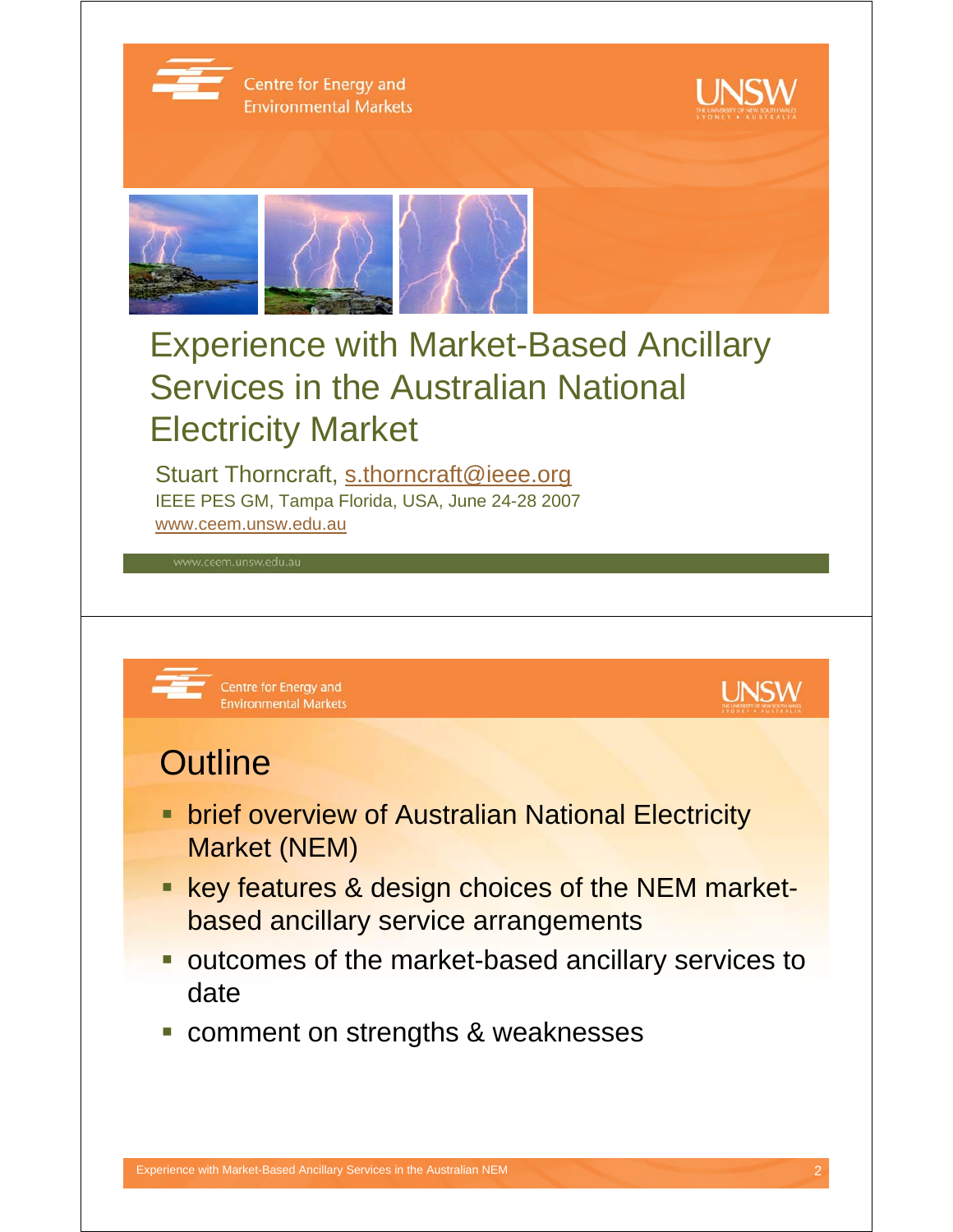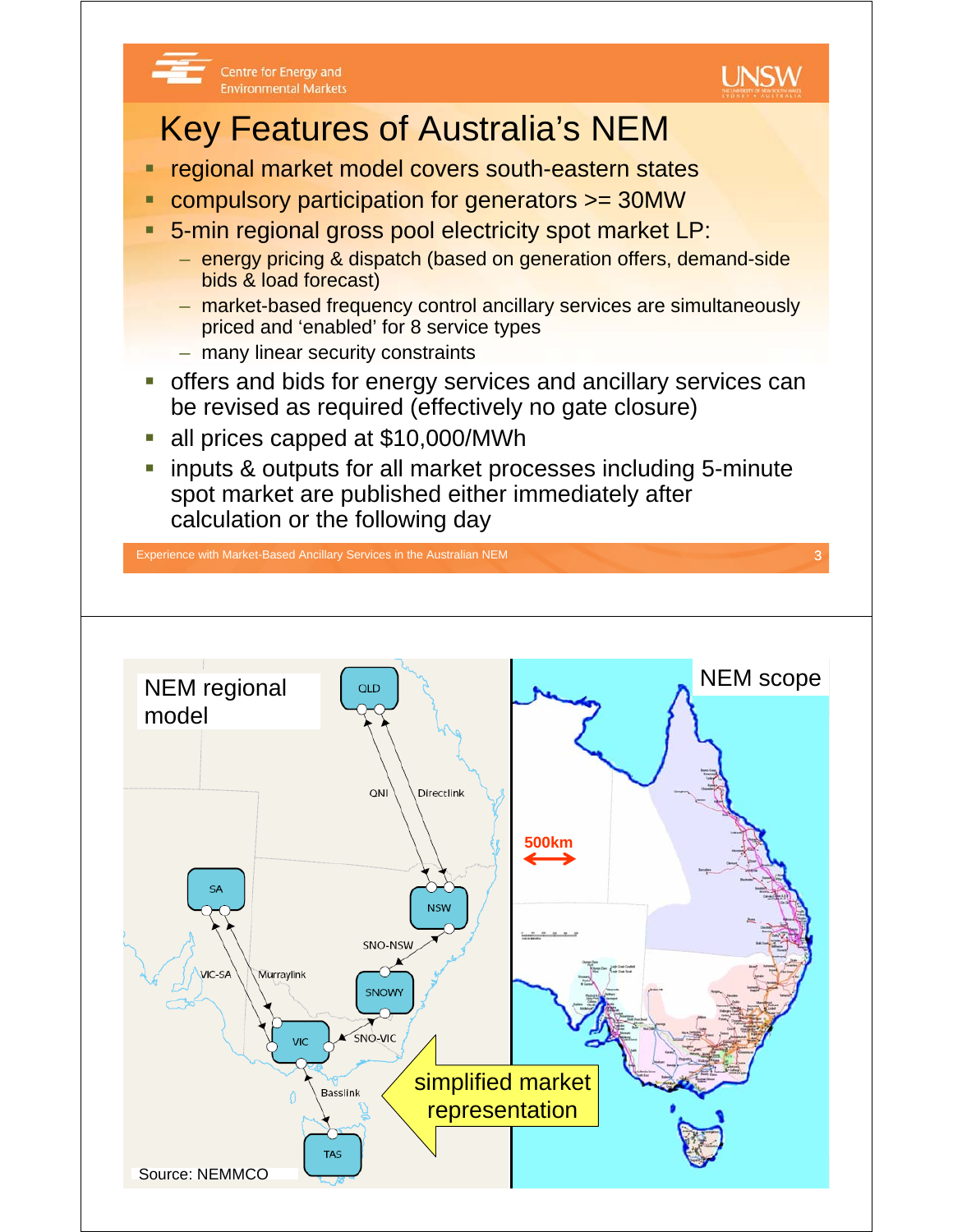

## Ancillary Services in the NEM

- **Firequency Control Ancillary Services (FCAS)** 
	- maintain frequency close to 50Hz

Centre for Energy and

**Environmental Markets** 

- market-based arrangements commenced Sept. 2001
- **Network Control Ancillary Services (NCAS)** 
	- management of voltage magnitude & network power flows
	- non-market AS (long-term contracts)
- System Restart Ancillary Services (SRAS)
	- restart the system (or part thereof) following blackout
	- non-market AS (long-term contracts)

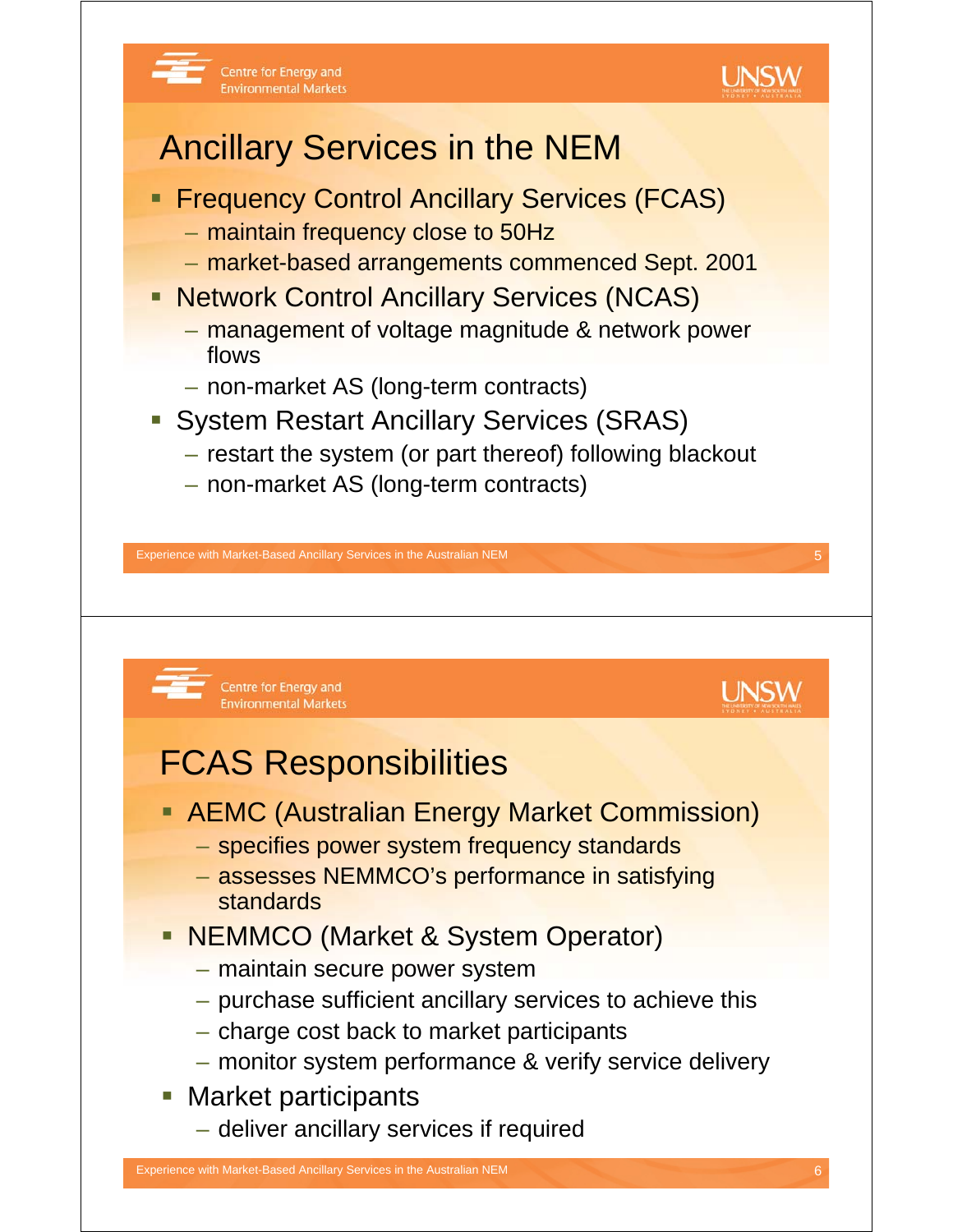

Centre for Energy and **Environmental Markets** 



### 8 Frequency Control AS Markets

| <b>Service</b><br>class | <b>Service name</b>    | <b>Description</b>                                                                       |  |
|-------------------------|------------------------|------------------------------------------------------------------------------------------|--|
| regulation              | regulation raise       | continuous correction of small freq.<br>deviations - AGC manages it                      |  |
|                         | regulation lower       |                                                                                          |  |
| contingency             | raise 6s (fast raise)  | arrest a large frequency deviation -                                                     |  |
|                         | lower 6s (fast lower)  | governor response & under-frequency<br>load shedding                                     |  |
|                         | raise 60s (slow raise) | stabilise and commence correction of<br>frequency following large frequency<br>deviation |  |
|                         | lower 60s (slow lower) |                                                                                          |  |
|                         | raise 5m (delayed)     | response to return the system to the                                                     |  |
|                         | lower 5m (delayed)     | normal frequency band – rapid unit<br>loading & unloading                                |  |

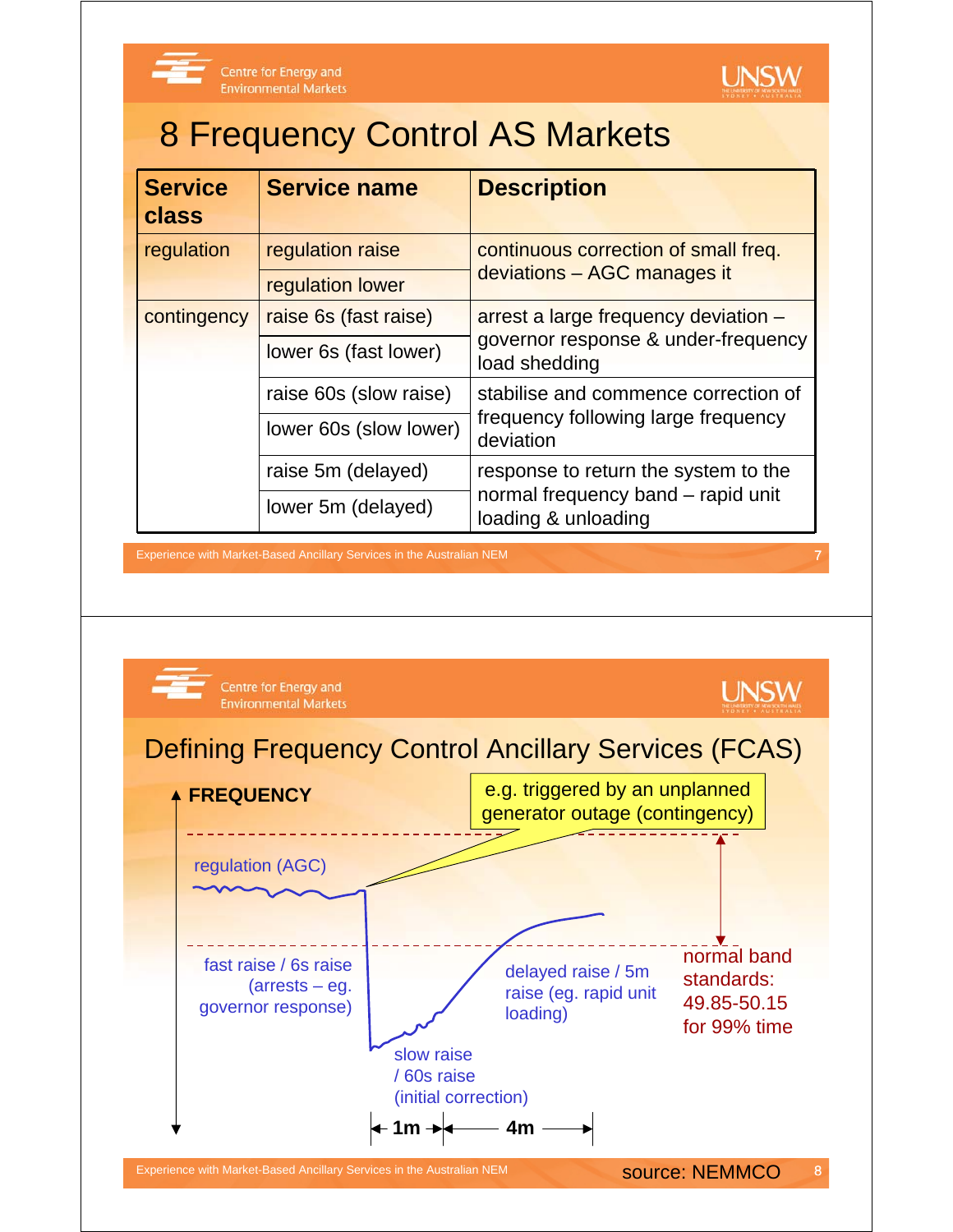



Centre for Energy and

**Environmental Markets** 

| <b>Service</b><br>class | <b>Service</b><br>name                       | <b>Requirement setting process</b>                                                                                                  |  |
|-------------------------|----------------------------------------------|-------------------------------------------------------------------------------------------------------------------------------------|--|
| regulation              | regulation<br>raise &<br>regulation<br>lower | Set on a trial & error basis where each month the<br>performance of the system is assessed and levels<br>increased accordingly.     |  |
| contingency             | raise 6s, 60s,<br>5 <sub>m</sub>             | Based on the largest generator contingency less an<br>allowance for load relief. For 5m trade-off between<br>raise regulation.      |  |
|                         | lower 6s, 60s,<br>5m                         | Based on the largest load block that could fail less<br>an allowance for load relief. For 5m trade-off<br>between lower regulation. |  |

global requirements & local requirements

**UNSW**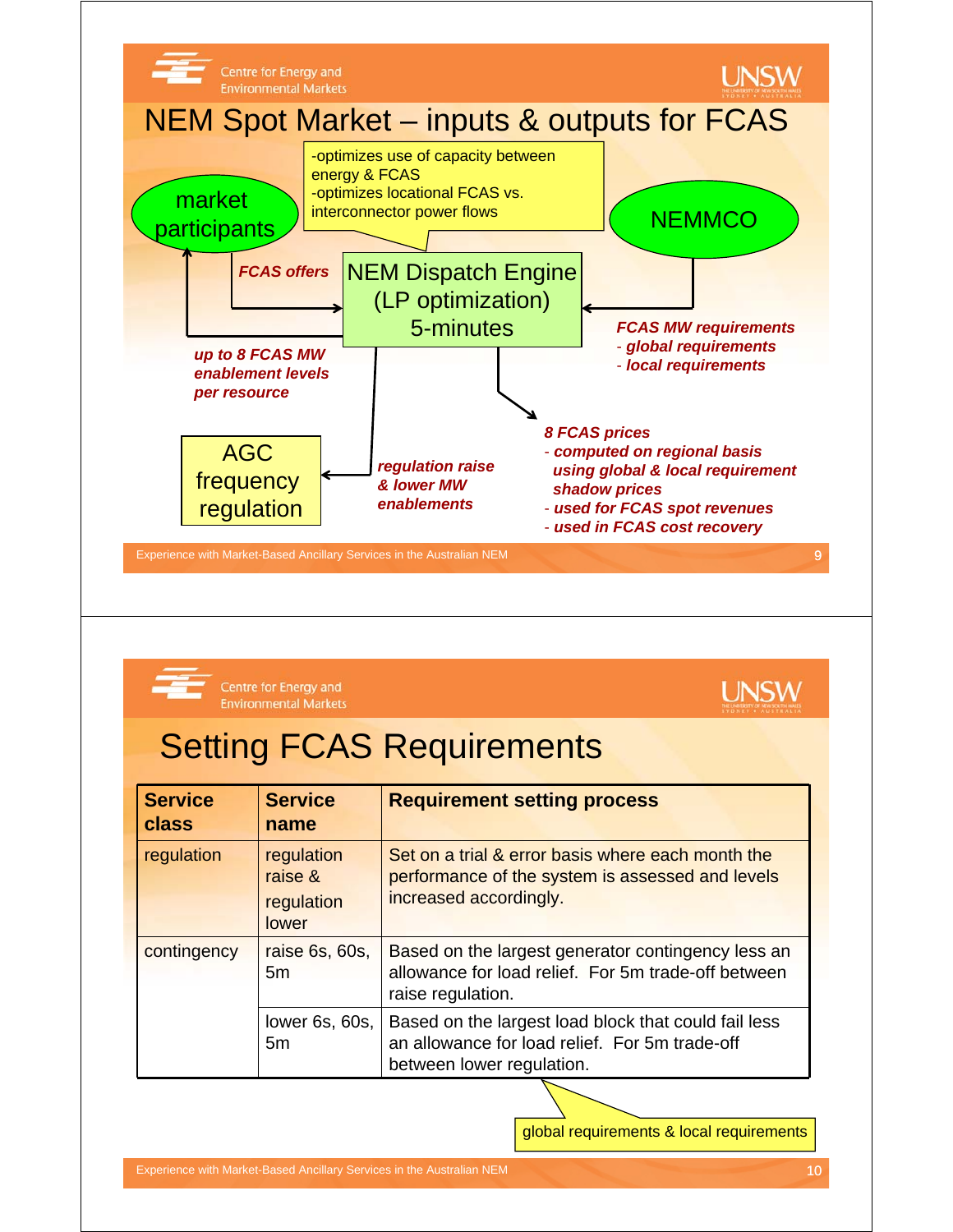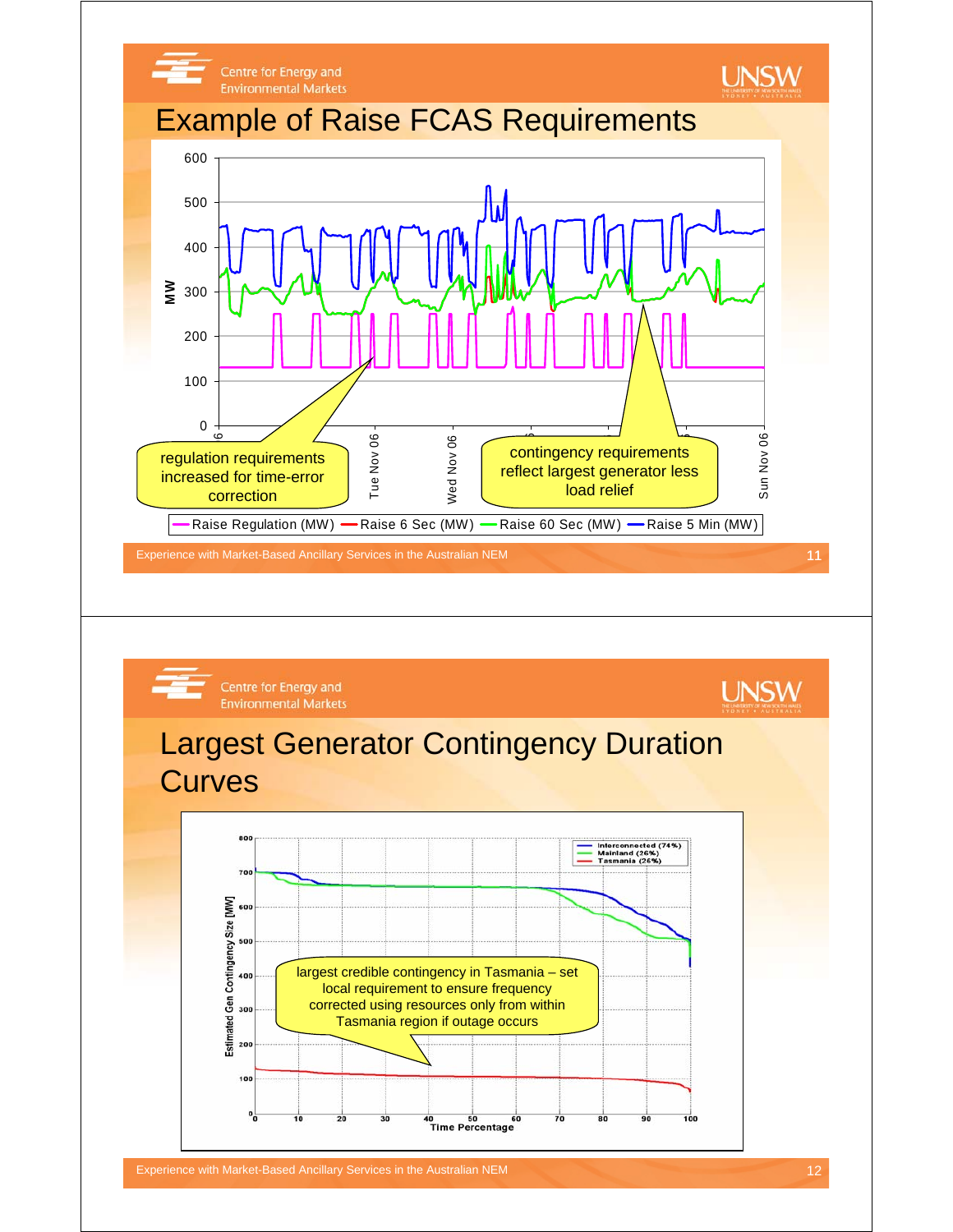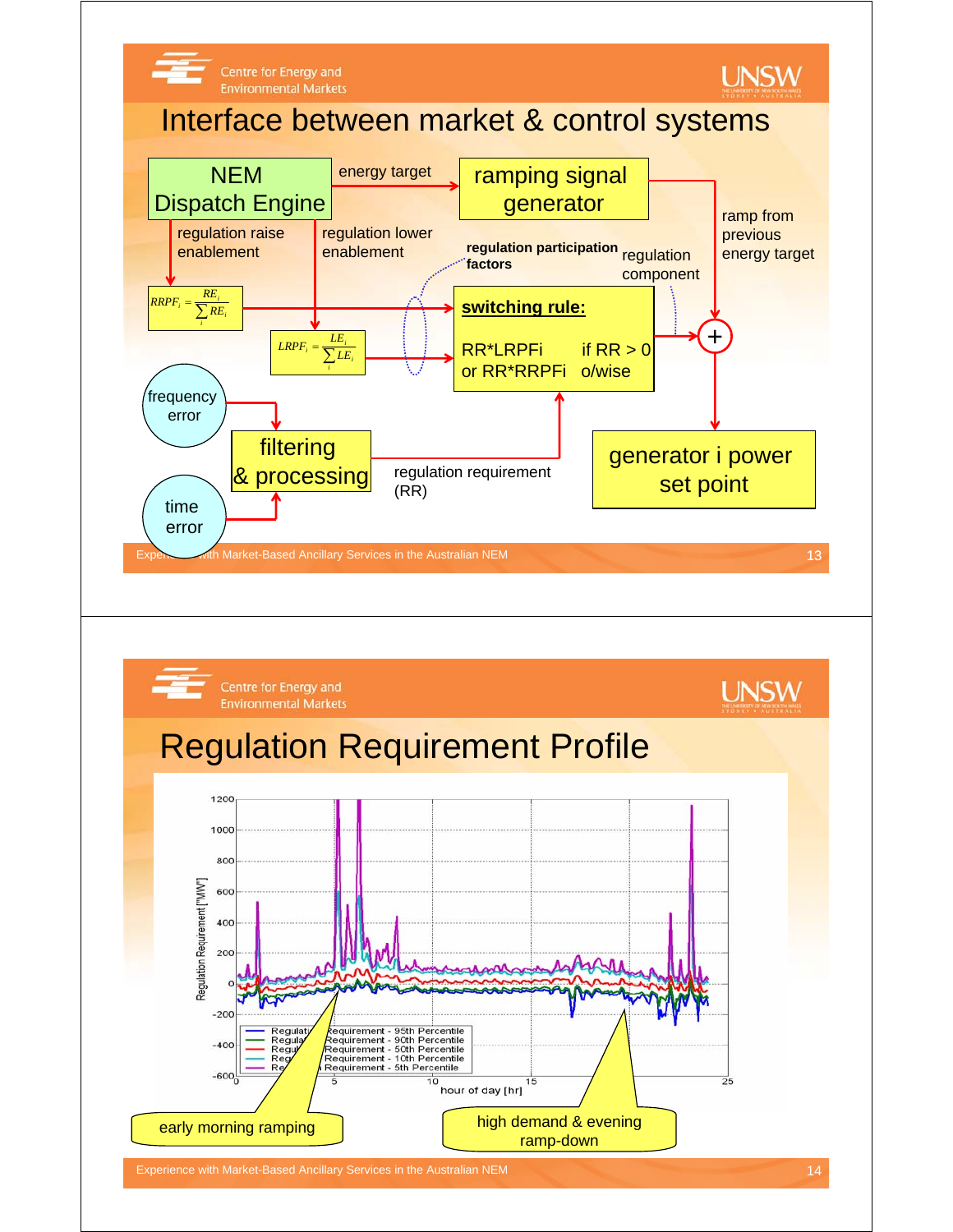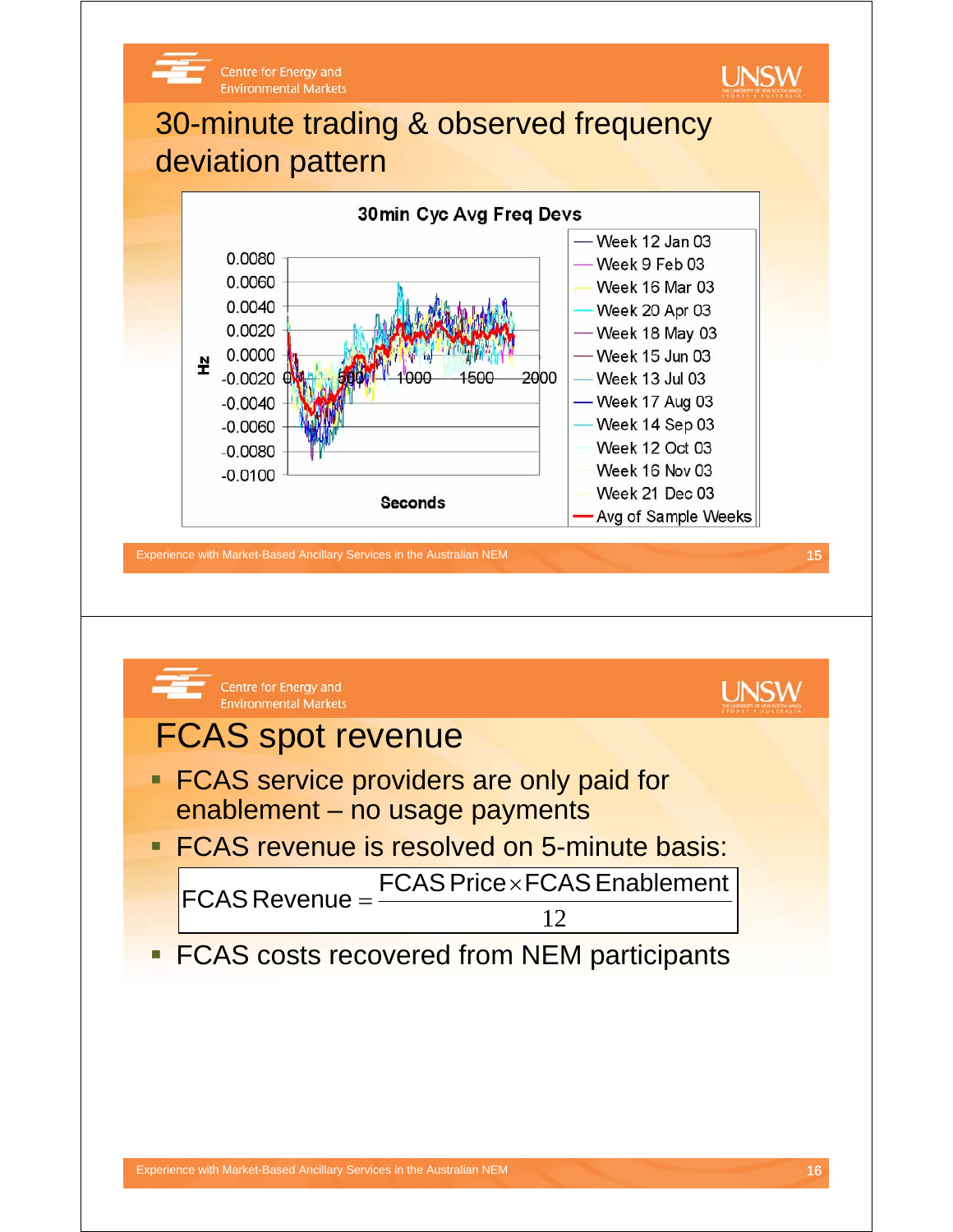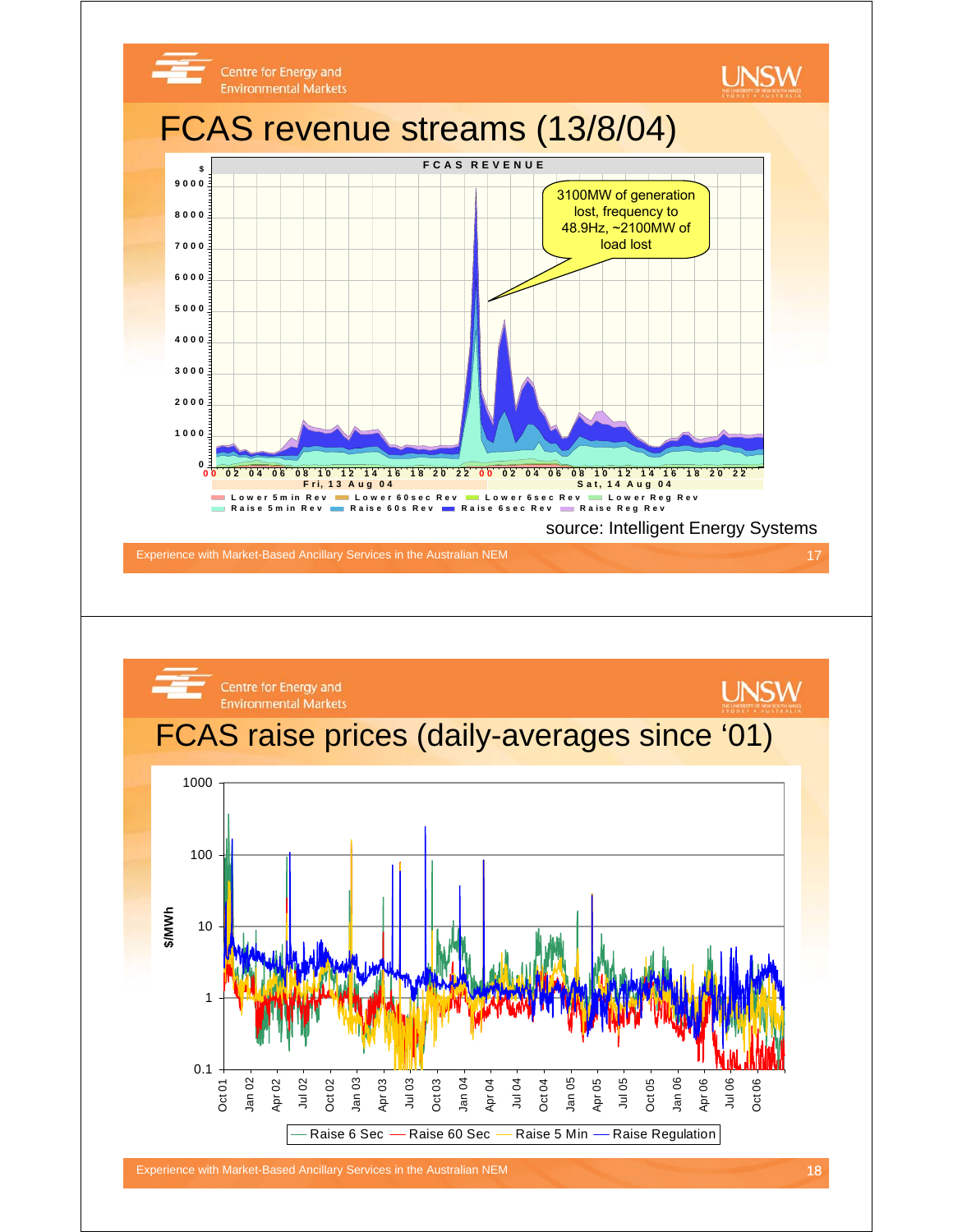

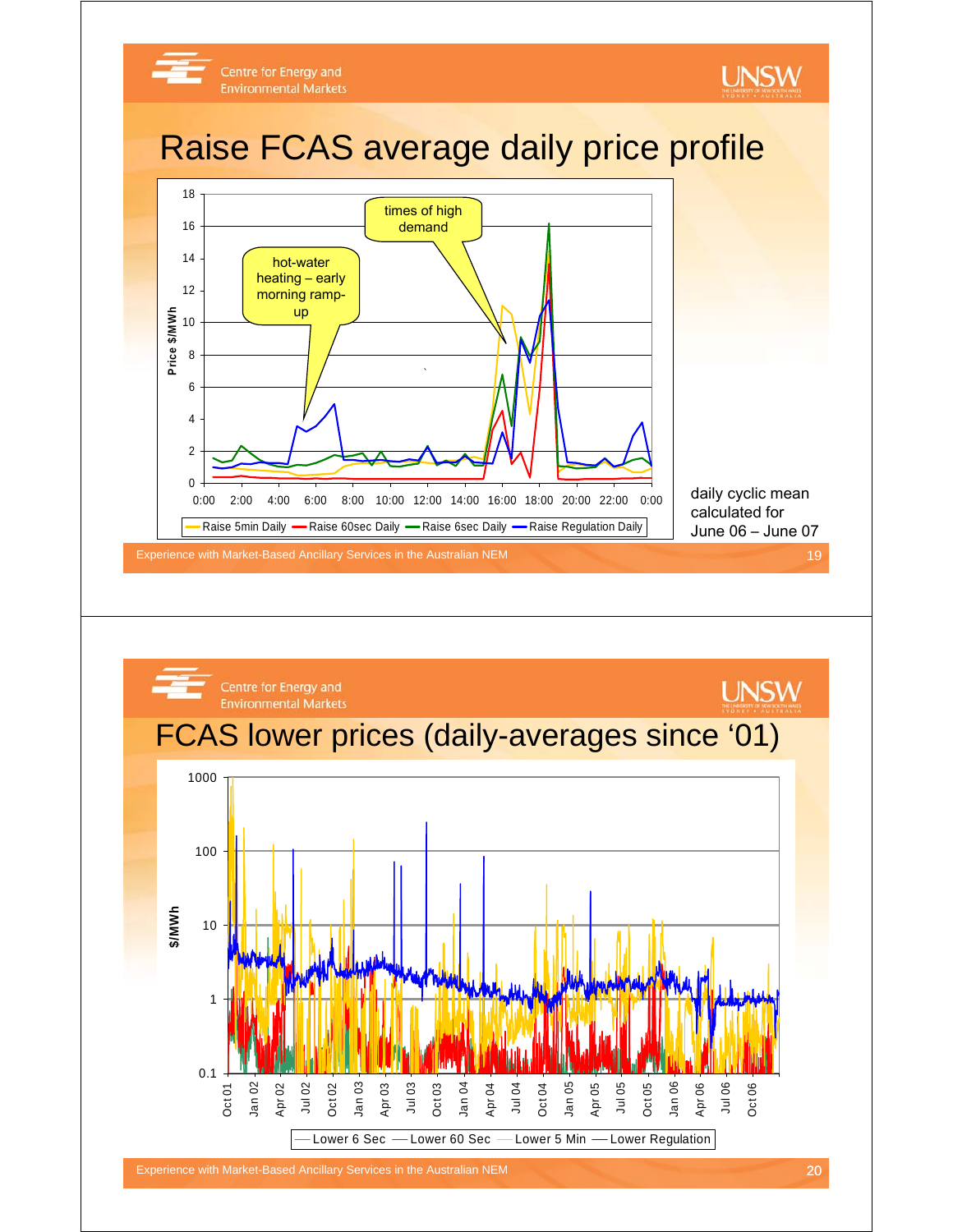



source: Intelligent Energy Systems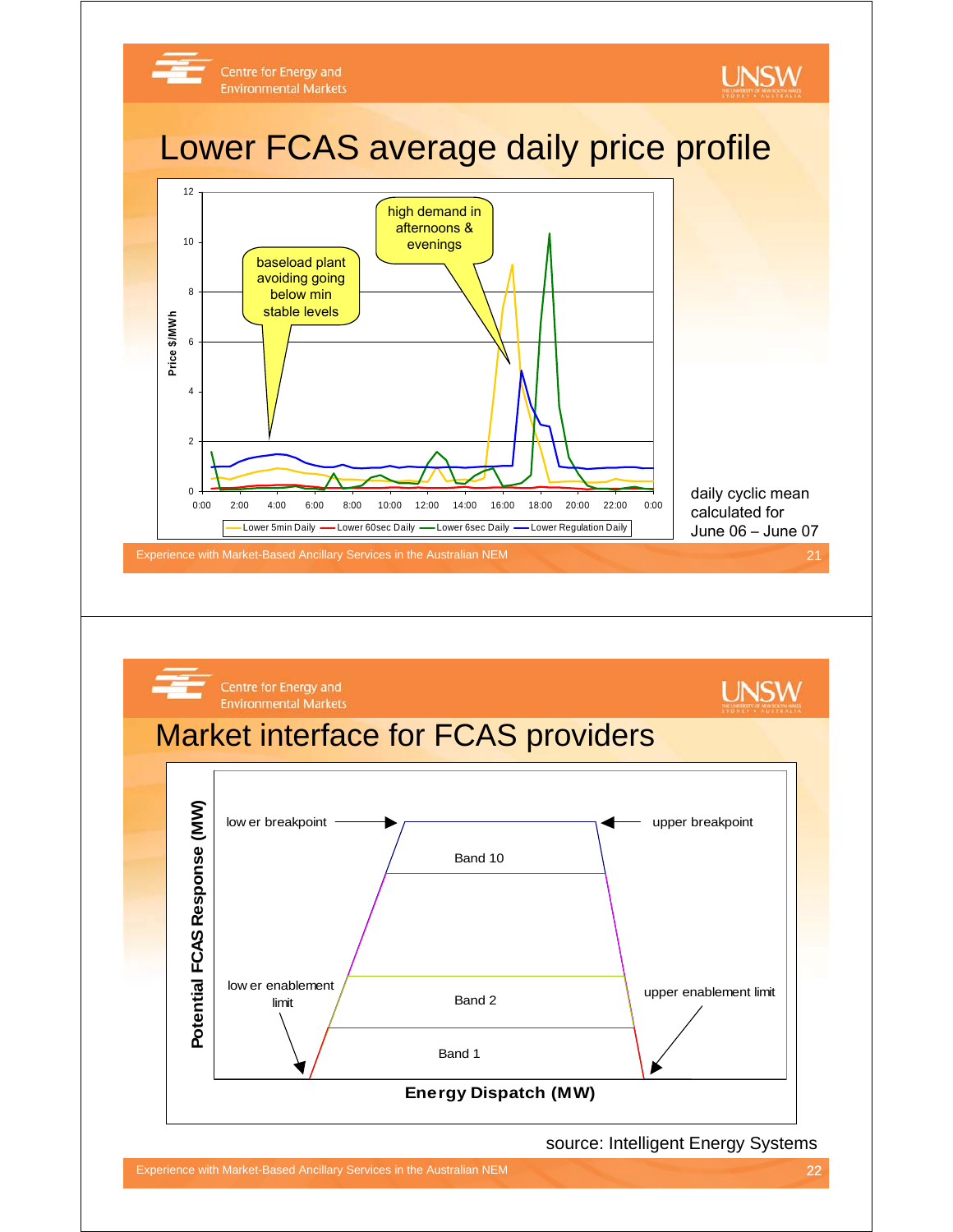

#### FCAS participation

- **e** generally more participants have installed necessary control systems & entered into the FCAS markets
- **Fig. 1** rebidding in FCAS occurs frequently gaming vs. management of technical issues?

| <b>Fuel source</b> | Raise regulation<br>average enablement<br>(%) | Lower regulation<br>average enablement<br>(%) | Raise contingency<br>average enablement<br>(%) | Lower contingency<br>average enablement<br>$(\%)$ |
|--------------------|-----------------------------------------------|-----------------------------------------------|------------------------------------------------|---------------------------------------------------|
| <b>Black Coal</b>  | 45%                                           | 38%                                           | 43%                                            | 43%                                               |
| <b>Brown Coal</b>  | 19%                                           | 9%                                            | 16%                                            | 16%                                               |
| Hydro              | 31%                                           | 45%                                           | 36%                                            | 36%                                               |
| Gas / Oil          | 5%                                            | 8%                                            | 6%                                             | 6%                                                |

calculated for calendar year 2006

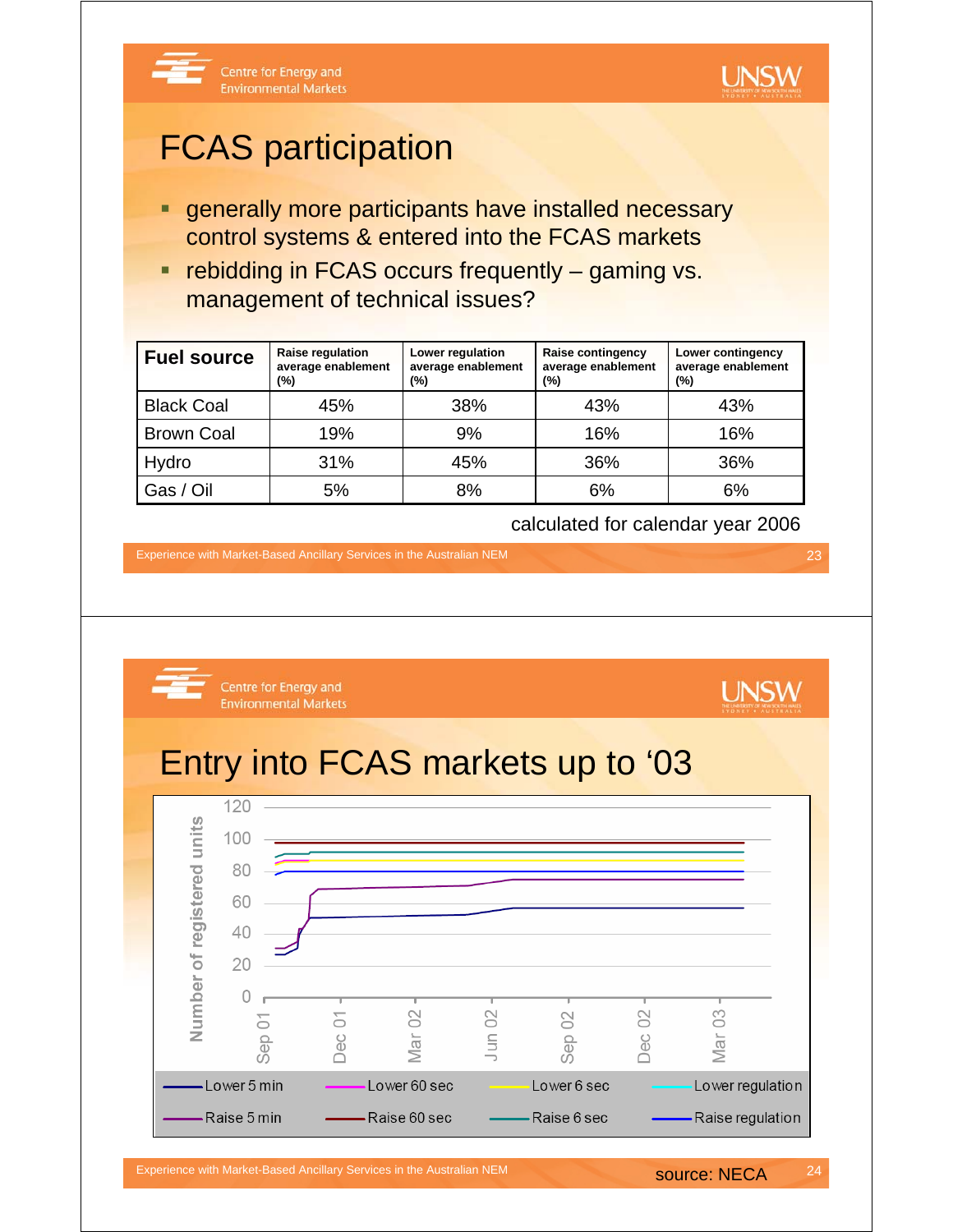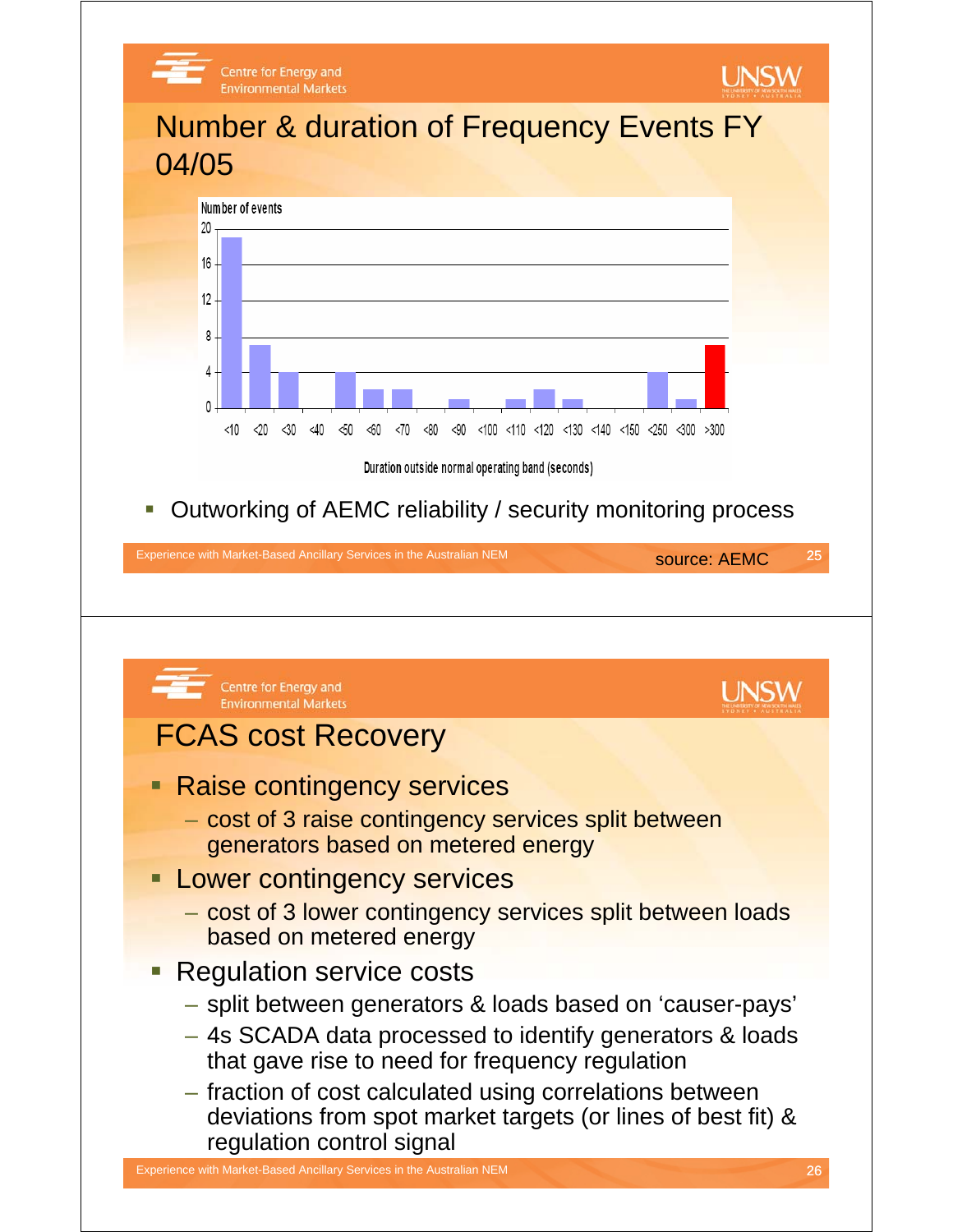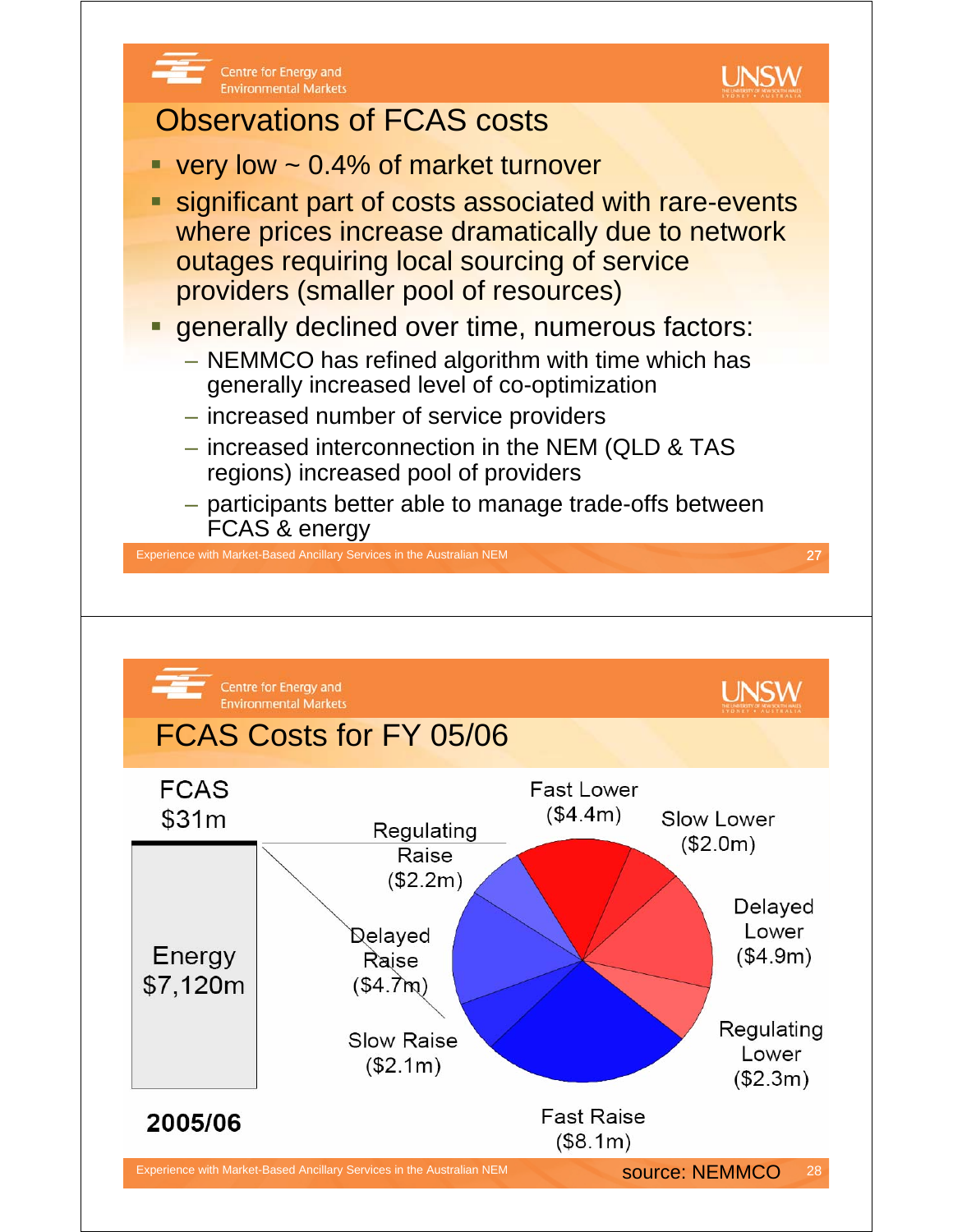



- arrangements have resulted in very low FCAS costs
- very few incidents where frequency standards have been breached
- generally a robust set of arrangements that have worked during large disturbances (e.g. Jan 16 '07)
- **Clear assignment of roles, responsibilities &** principles
- **processes in place to improve efficiency of existing** arrangements where possible
- **services offered by broad different types of** generators (hydro, gas-fired, coal-fired)